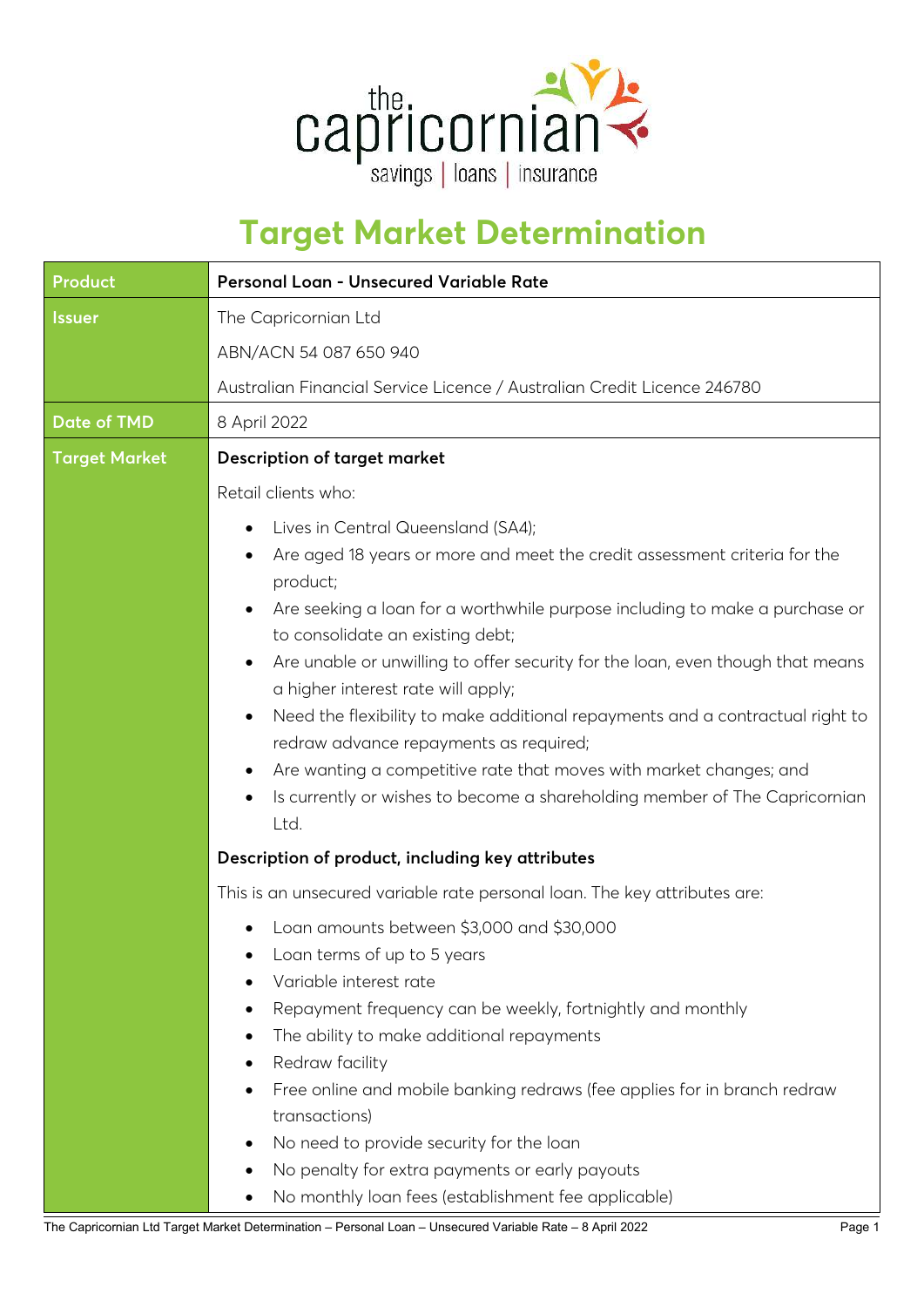|                                          | Internet Banking access<br>$\bullet$<br><b>Banking App access</b><br>$\bullet$<br>Telephone Banking access<br>٠                                                                                       |  |  |  |
|------------------------------------------|-------------------------------------------------------------------------------------------------------------------------------------------------------------------------------------------------------|--|--|--|
|                                          | Direct Credits, Periodical Payments, Payroll Allocations or Online Deposits<br>$\bullet$                                                                                                              |  |  |  |
|                                          | Classes of consumers for whom the product is clearly unsuitable                                                                                                                                       |  |  |  |
|                                          | This product is not suitable for retail clients who:                                                                                                                                                  |  |  |  |
|                                          | Are able and willing to offer security for the loan, so as to secure a lower<br>$\bullet$<br>interest rate;                                                                                           |  |  |  |
|                                          | Need the certainty of a fixed interest rate and fixed repayments for the term<br>$\bullet$<br>of the loan;                                                                                            |  |  |  |
|                                          | Are under the age of 18 years;<br>$\bullet$                                                                                                                                                           |  |  |  |
|                                          | Do not meet the credit assessment criteria for the product; or<br>٠                                                                                                                                   |  |  |  |
|                                          | Do not wish to become a shareholding member of The Capricornian Ltd.<br>$\bullet$                                                                                                                     |  |  |  |
| <b>Distribution</b><br><b>Conditions</b> | <b>Distribution conditions</b>                                                                                                                                                                        |  |  |  |
|                                          | This product is distributed by the issuer through the following channels:                                                                                                                             |  |  |  |
|                                          | <b>Branches</b><br>$\bullet$                                                                                                                                                                          |  |  |  |
|                                          | Mobile Lenders                                                                                                                                                                                        |  |  |  |
|                                          | Call Centre<br>Online (contact referral generation)<br>٠                                                                                                                                              |  |  |  |
|                                          | <b>Broker</b><br>$\bullet$                                                                                                                                                                            |  |  |  |
|                                          | Distribution conditions for this product include:                                                                                                                                                     |  |  |  |
|                                          | Ensuring that clients meet the eligibility conditions for the product<br>$\bullet$                                                                                                                    |  |  |  |
|                                          | Ensuring that distribution through Branches, Mobile Lenders and Call Centre<br>$\bullet$                                                                                                              |  |  |  |
|                                          | is by appropriately authorised and trained staff                                                                                                                                                      |  |  |  |
|                                          | Online application - Form submission only<br>$\bullet$                                                                                                                                                |  |  |  |
|                                          | There are no other distributors for this product.                                                                                                                                                     |  |  |  |
| <b>Review Triggers</b>                   | The review triggers that would reasonably suggest that the TMD is no longer<br>appropriate are:                                                                                                       |  |  |  |
|                                          | A significant dealing of the product to retail clients outside the target market<br>occurs;                                                                                                           |  |  |  |
|                                          | A significant number of complaints is received from members in relation to<br>$\bullet$<br>their purchase or use of the product that reasonably suggests that the TMD is<br>no longer appropriate; or |  |  |  |
|                                          | A material change to the product or the terms and conditions of the product<br>$\bullet$<br>occurs, which would cause the TMD to no longer be appropriate.                                            |  |  |  |